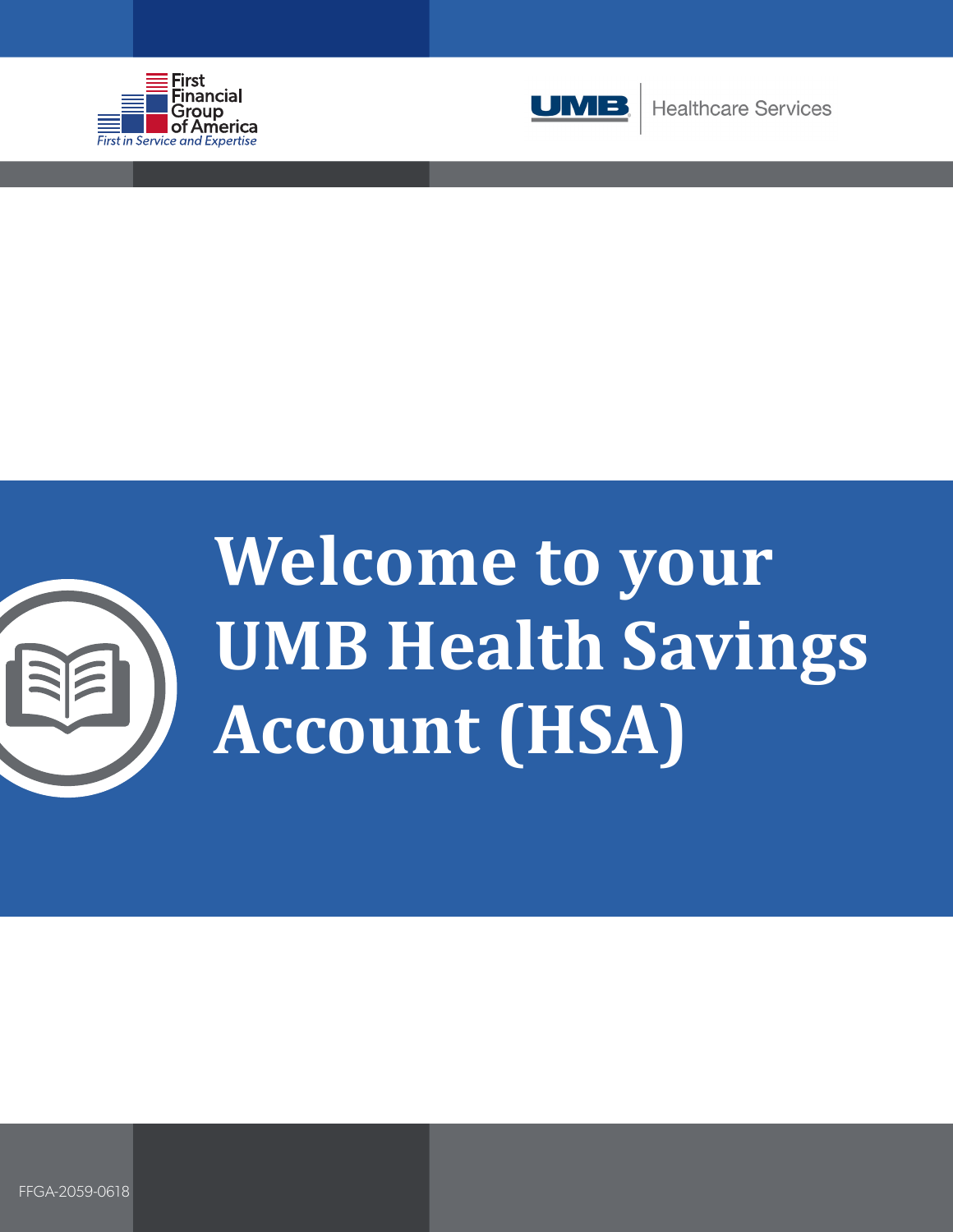# **Contents**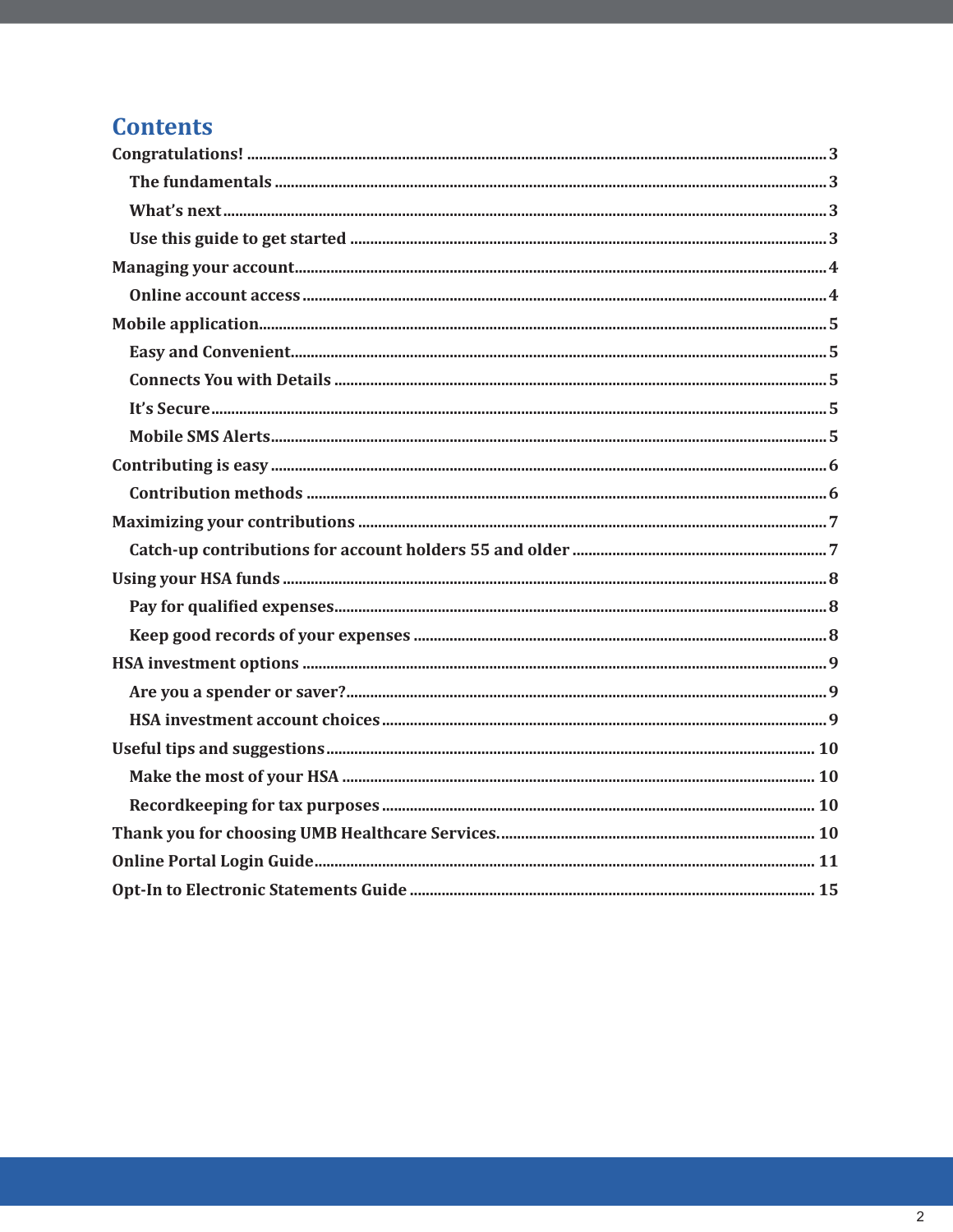# **Congratulations!**

Thank you for opening a Health Savings Account (HSA) with UMB Healthcare Services. We are here to help you and your family understand how to take full advantage of your HSA. Our goal is to provide you with an affordable, convenient and "Worry Free" approach to begin saving for your medical expenses. Our online portal provides easy to follow tutorials that will simplify your HSA. Additionally, we provide access to our staff of financial wellness professionals.

Your account has been opened, "Now let's get started!"

## **The fundamentals**

A Health Savings Account (HSA) enables you to save, invest and spend funds for qualified medical expenses on a tax-advantaged basis. Your funds grow tax-free1 and unused HSA funds roll over from year to year. HSAs are a convenient and easy way to save for future medical expenses.

*Note: States can choose to follow the federal tax-treatment guidelines for HSAs or establish their own; some states tax HSA contributions. If you have questions about your tax implications, consult your tax advisor. HSA funds used to pay for non-qualified medical expenses are subject to income taxes on the amount and a possible additional 20% penalty, if you're under age 65.*

## **What's next**

This Welcome Kit provides an overview of how your HSA works, including accessing your account online, ways to contribute and use your funds, benefits associated with maximizing your contributions and utilizing beneficial online tools and resources within the Online portal. You will receive a First Financial Benefits Card within 10 days if you do not already have one from another account.

## **Use this guide to get started**

Now that your account is open, you can begin making deposits as well as using funds from your account to begin paying for qualified medical expenses.

Read through this guide for helpful hints and guidance on how to take control of your healthcare costs and begin saving for your future medical expenses.

#### **For more detailed information, visit www.ffga.com or contact First Financial Administrators, Inc. at 866-853-3539 or contact UMB Healthcare Services at 844-383-9826.**

1 All mention of taxes is made in reference to federal tax law. States can choose to follow the federal tax-treatment guidelines for HSAs or establish their own; some states tax HSA contributions. Please check with each state's tax laws to determine the tax treatment of HSA contributions, or consult your tax adviser. Neither UMB Bank n.a., nor its parent, subsidiaries, or affiliates are engaged in rendering tax or legal advice and this document is not intended as tax or legal advice.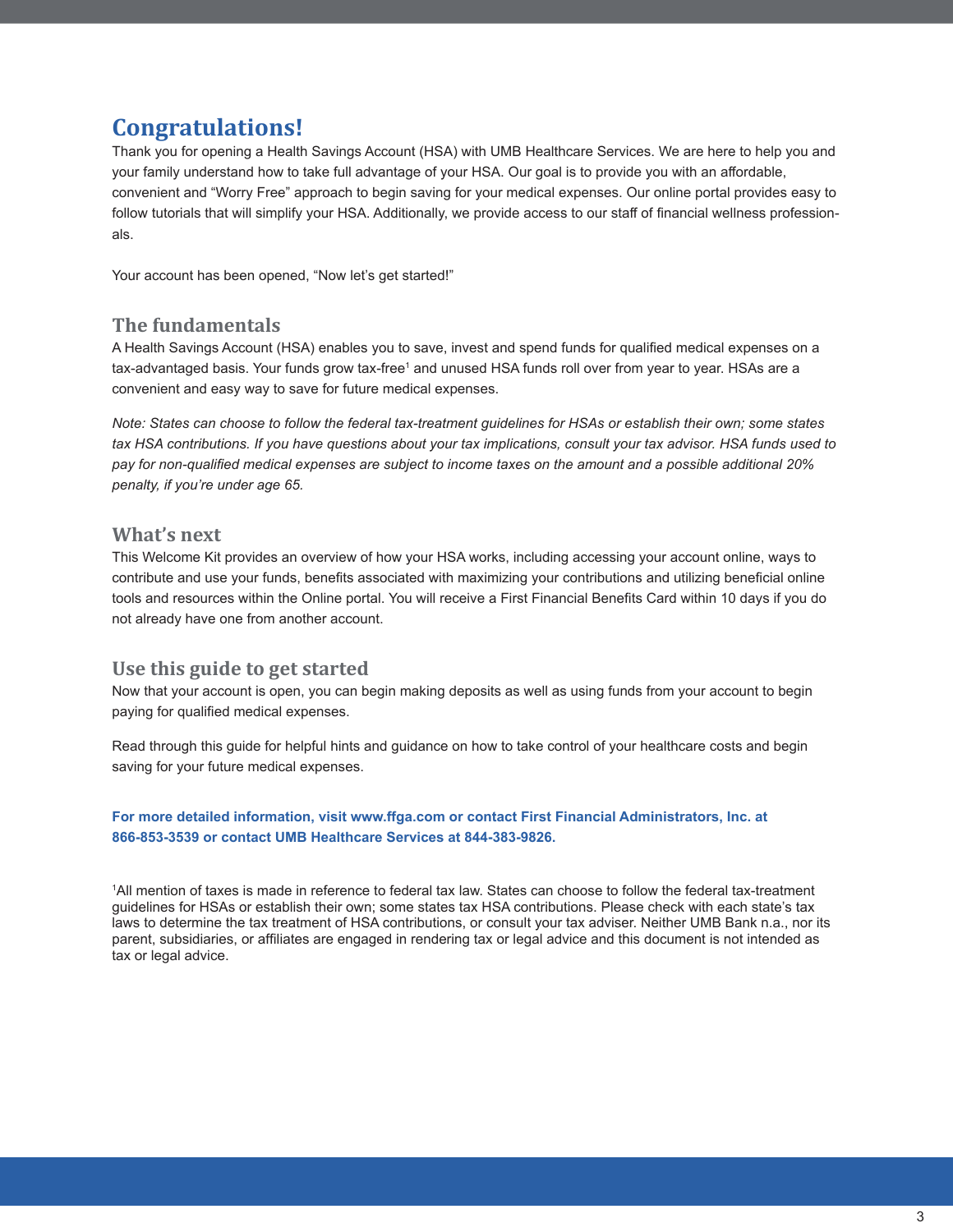# **Managing your account**

Online or on the go with your mobile device, the online portal puts you in control. At the beginning of your plan year you can register for the portal by going to www.ffga.com and clicking on login. You will need to follow the prompts to register your account.

To register for the mobile app search *FF Flex Mobile* at the apple or google store. you will need to complete the registration for the phone app. As part of the registration process, you will choose your own username and password. Once registered, you can sign-in to take control of your HSA. Log in, navigate to "My HSA" and get started! If you have any questions, feel free to contact First Financial Administrators, Inc. at 866-853-3539 or contact UMB Healthcare Services at 844-383-9826.

#### **Online account access**

You are getting much more than just an HSA; we are providing a suite of services through the online portal that will simplify your account. Through the portal, you gain access to the following features:

- **•** View account and investment balances
- **•** Access to current and historical activity and balances
- **•** Mobile and tablet access if you are on the go
- **•** Graphs and reports to monitor contribution limits
- **•** "Shoe Box" to record and upload related medical invoices
- **•** Easy to use Bill Pay feature
- **•** Access e-Statements
- **•** Establish account alerts
- **•** View and maintain account owner information
- **•** Utilize contribution feature to set up electronic transfers
- **•** Integrated investment option
- **•** Access to online videos, calculators and other useful tools

# Your HSA is easy to manage!

- **•** *An array of mutual funds, including an interest-bearing account, gives you competitive investment choices.<sup>2</sup>*
- **•** *Enjoy earning a tax free<sup>1</sup> , competitive interest rate on all contributions*
- **•** *Funds in an HSA Deposit Account are held at UMB Bank, n.a., Member FDIC.*

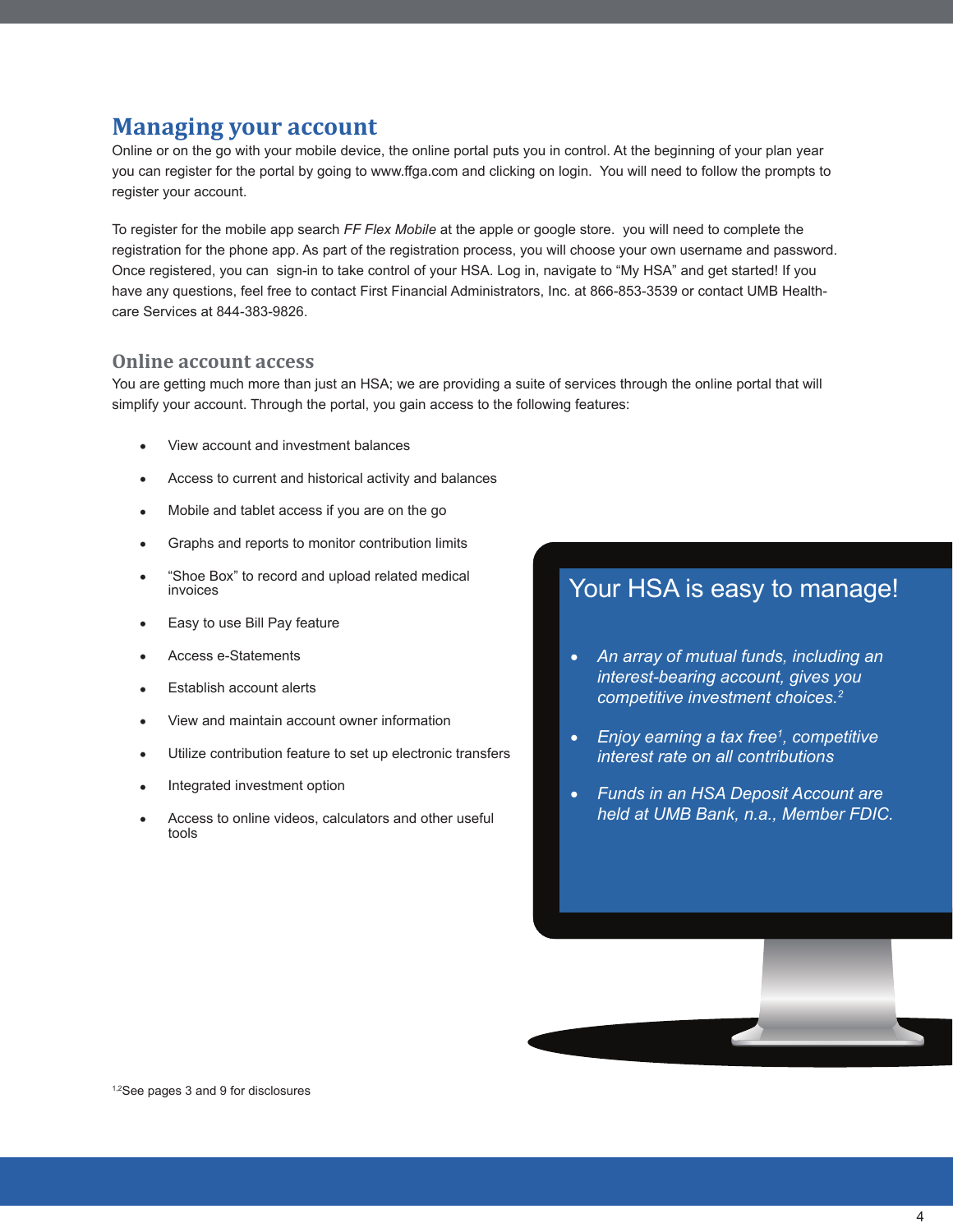# **Mobile application**

When you're on the go, save time and hassles with the FF Mobile App. Check your balances, transactions, and claim details for all your reimbursement accounts.

## **Easy and Convenient**

**•** Designed to work just as other iOS and Android apps, making it easy to learn and use

## **Connects You with Details**

- **•** Check available balances 24/7
- **•** View account activity for your accounts
- **•** View investment portfolio

## **It's Secure**

**•** No sensitive account information is ever stored on your mobile device and secure encryption is used to protect all transmissions.

# **Mobile SMS Alerts**

The FF Mobile App supports a wide variety of customizable SMS alerts to empower consumers to more pro-actively manage their accounts. Participants may opt-in or out of receiving SMS alerts at any time.

- **•** Low balance
- **•** Annual deductible met
- **•** Address change
- **•** Email change
- **•** Password change
- **•** Payroll deposit received
- **•** HSA statement available
- **•** Monthly balance update

| $\begin{array}{ccc} \circ & \circ & \circ \end{array}$<br>D |                                    |  |
|-------------------------------------------------------------|------------------------------------|--|
| <b>STI T&amp;TA OGOOG</b><br>12:58 PM<br>$97\%$             |                                    |  |
| $\left\langle \right\rangle$ Back Contributions             |                                    |  |
| <b>HSA Account</b>                                          |                                    |  |
| <b>Current Balance</b><br>\$2,500.00                        | <b>Portfolio Balance</b><br>\$0.00 |  |
| <b>IRS Contributions Limit</b>                              |                                    |  |
| Single Limit                                                |                                    |  |
| <b>Family Limit</b>                                         |                                    |  |
| <b>Recent Contributions</b>                                 |                                    |  |
| 01 / 17 / 2014                                              | \$500                              |  |
| 01 / 25 / 2014                                              | \$350                              |  |
| 02 / 12 / 2014                                              | \$769                              |  |
| <b>SEE MORE</b>                                             |                                    |  |
| <b>ADD CONTRIBUTION</b>                                     |                                    |  |
|                                                             |                                    |  |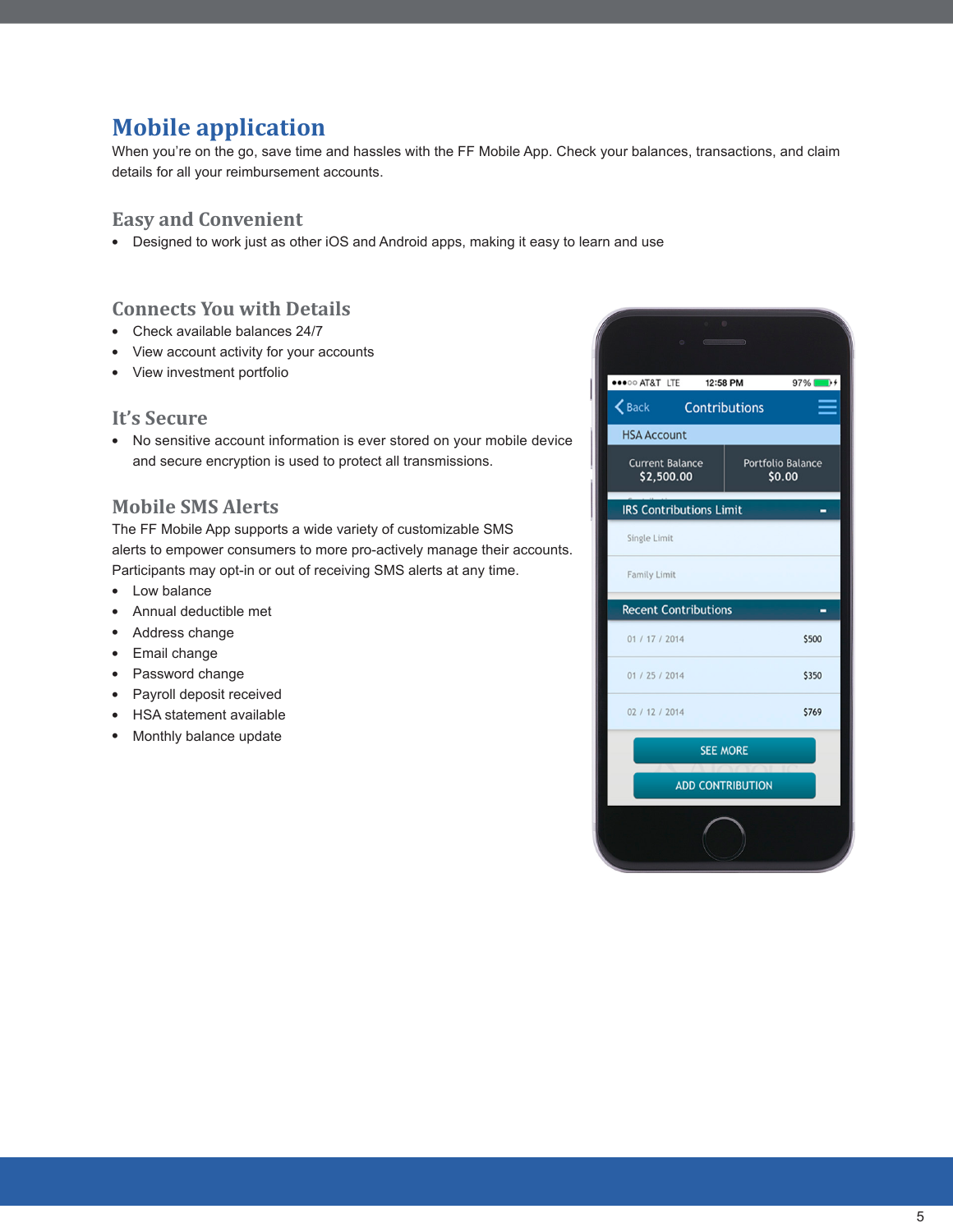# **Contributing is easy**

Contributing funds help lower your taxable income and allow you to build a "Nest Egg" for future health care expenses. Contributions to your HSA may be made by you, your employer or anyone; however, the preferred tax treatment will only be realized by you.

## **Contribution methods**

You can contribute money to your account in several convenient ways including;

#### **Direct Deposit**

Your HSA account acts just like a personal checking account. If your employer offers direct deposit, you can give them your HSA account information to begin contributing via direct deposit.

#### **Funds Transfer**

Within the online portal you can schedule electronic transfers from other financial institutions. They are fast and easy!

#### **Account Transfer**

If you have an existing HSA, you may be eligible to either rollover or transfer the funds to your new HSA. Required forms are available within the online portal or you may contact First Financial Administrators, Inc. at 866-853-3539 or UMB Healthcare Services 844-383-9826 for further assistance.

#### **Checks**

Contributions may be made using a check and corresponding HSA Contribution Form (which can be obtained on the portal). Mail check and contribution form to the following address:

UMB Bank Contributions P.O. Box 874264 Kansas City, MO 64187-4264

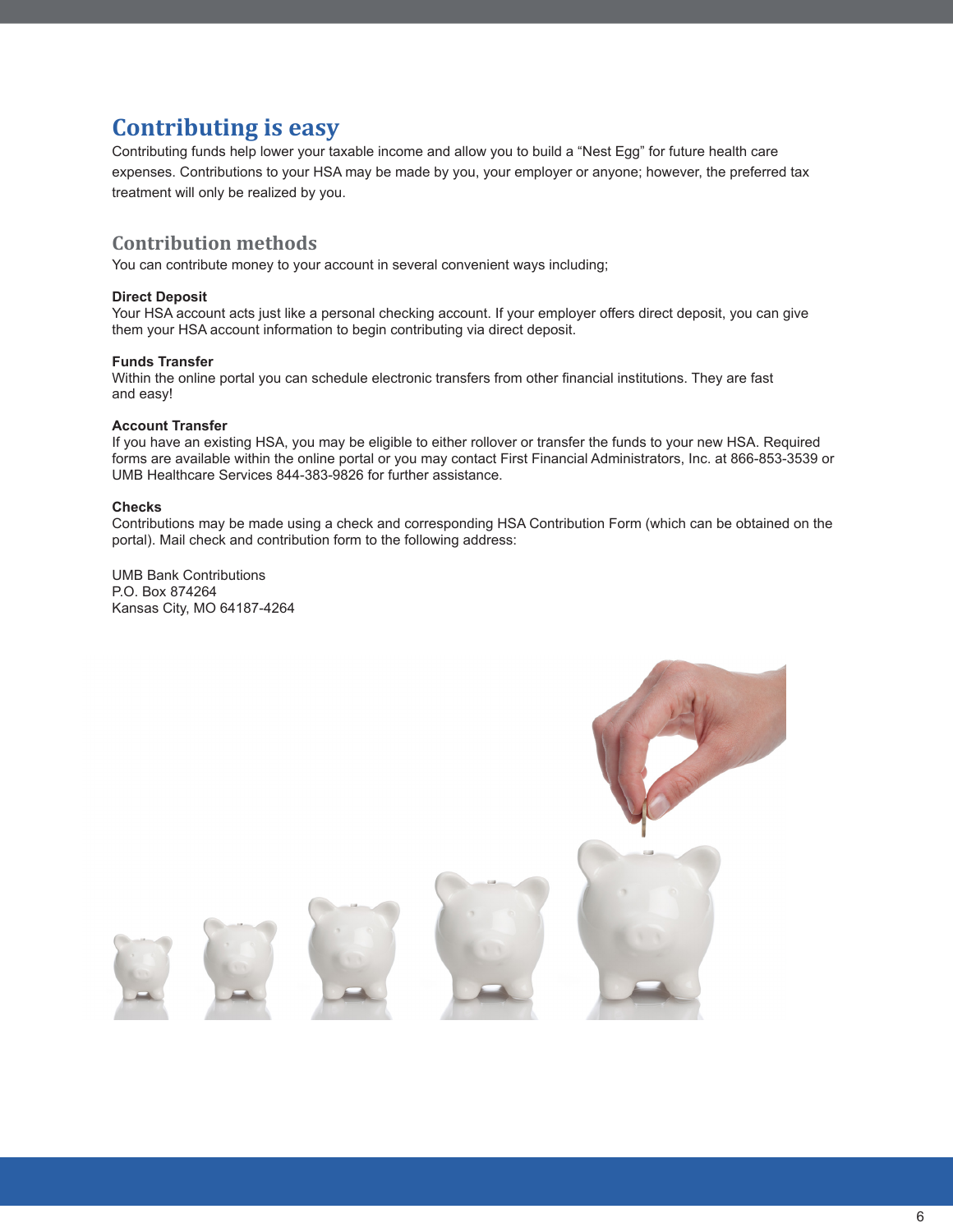# **Maximizing your contributions**

As you decide how much to contribute, it's important to note that contributing the maximum allowable amount helps you to get the most from your HSA. At the very least, you'll want to contribute enough to cover anticipated healthcare expenses. Because your balance rolls over year-to-year, there is no penalty for contributing more than you're able to use in one year. The tax advantages of an HSA make it a powerful long-term savings vehicle.

The maximum annual contribution can be made even if you become HSA- eligible after your tax year begins, as long as you are covered under a HDHP on the first day of the last month of your tax year (December 1 for most taxpayers) and remain in a HDHP for the following 12 months. See IRS publication 969 for details. Contributions are allowed until April 15 for the previous calendar year. Additionally, if you are 55 or older, you are allowed to make a \$1,000 catch up contribution.

Keep in mind that HSA contribution limits, established by the IRS, may change each year and you must not over contribute to avoid adverse tax consequences.

|        | 2019 Contribution Limit | Catch-up Contribution* |
|--------|-------------------------|------------------------|
| Single | \$3,500                 | \$1.000                |
| Family | \$7,000                 | \$1,000                |

*\*Participants age 55 or older may make additional contributions above the set HSA maximum. Catch-up contributions can be made any time during the year in which the HSA participant turns 55.*

## **Catch-up contributions for account holders 55 and older**

If you are age 55 or older, you may be able to make a catch-up contribution above the annual limit. Even if you join a qualified HDHP after the start of the year, you can contribute the maximum amount, as long as you have HDHP coverage for the last month of the taxable year and for the following 12 months. Catch-up contributions for the partial year of HDHP coverage must be pro-rated.

**Does this sound complicated? Don't worry. There are tools within the online portal that will help you monitor your contributions and help prevent over contributing. Contact First Financial Administrators, Inc. at 866- 853-3539 if you have questions or UMB Healthcare Services at 844-383-9826.**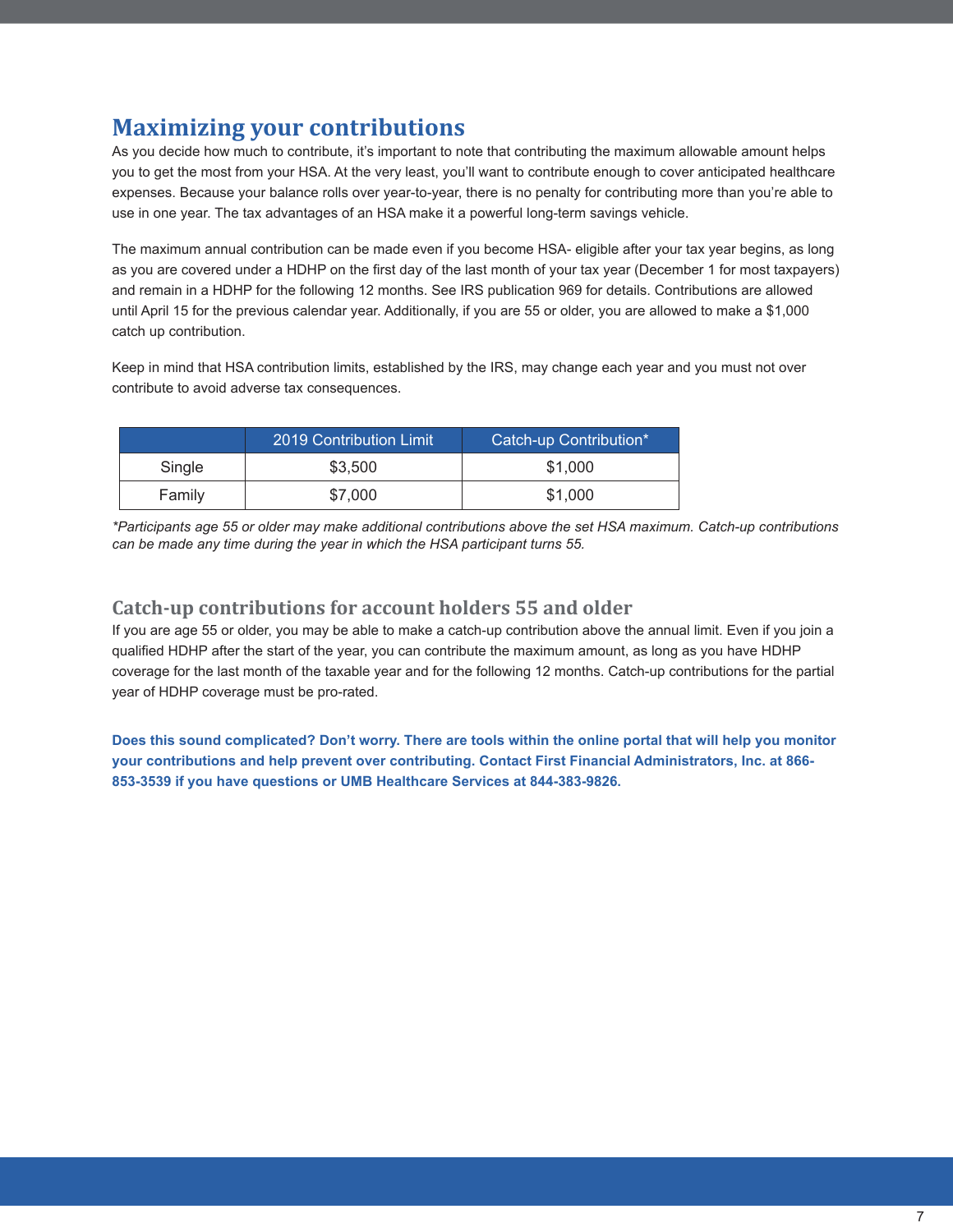# **Using your HSA funds**

HSA funds can be used to pay for qualified medical expenses, such as:

- **•** Medical
- **•** Dental
- **•** Vision
- **•** Prescription **•** Medical Equipment
- **•** Chiropractic

Go to www.ffga.com and use the Eligible HSA Expense tool to see which types of expenses are qualified. You can also go to www.irs.gov and download Publication 502. Generally, qualified medical expenses are those expenses directly related to the alleviation or prevention of physical or mental illness. If you use HSA funds for medical expenses that are not qualified, they will be included in your taxable income. (HSA withdrawals made for non-qualified expenses are subject to ordinary income tax and IRS penalties may be applicable to non-qualified expenses paid for with funds from your HSA. Additionally, state taxes may vary so please consult your tax advisor.)

## **Pay for qualified expenses**

- **•** Use your benefits debit card where accepted, such as the pharmacy or doctor's office.
- **•** Write your benefits debit card number on medical bills to have your HSA funds directed to the expense.
- **•** Use online bill payment to pay for a healthcare expense or to reimburse yourself for an out-of-pocket medical expense.

# **Keep good records of your expenses**

Keep track of your expenses and payments by using the online portal to see balances, view transactions, create reports and upload receipts. Be sure to keep receipts for all of your medical expenses for at least three years for tax-reporting purposes.

If you use your HSA funds for non-qualified medical expenses, and are under the age of 65, you may incur a 20% penalty and owe income taxes on the amount used. After the age of 65, HSA funds can be used for any expense with no penalty, but you may still owe income taxes on those funds. Qualified medical expenses are always tax-free.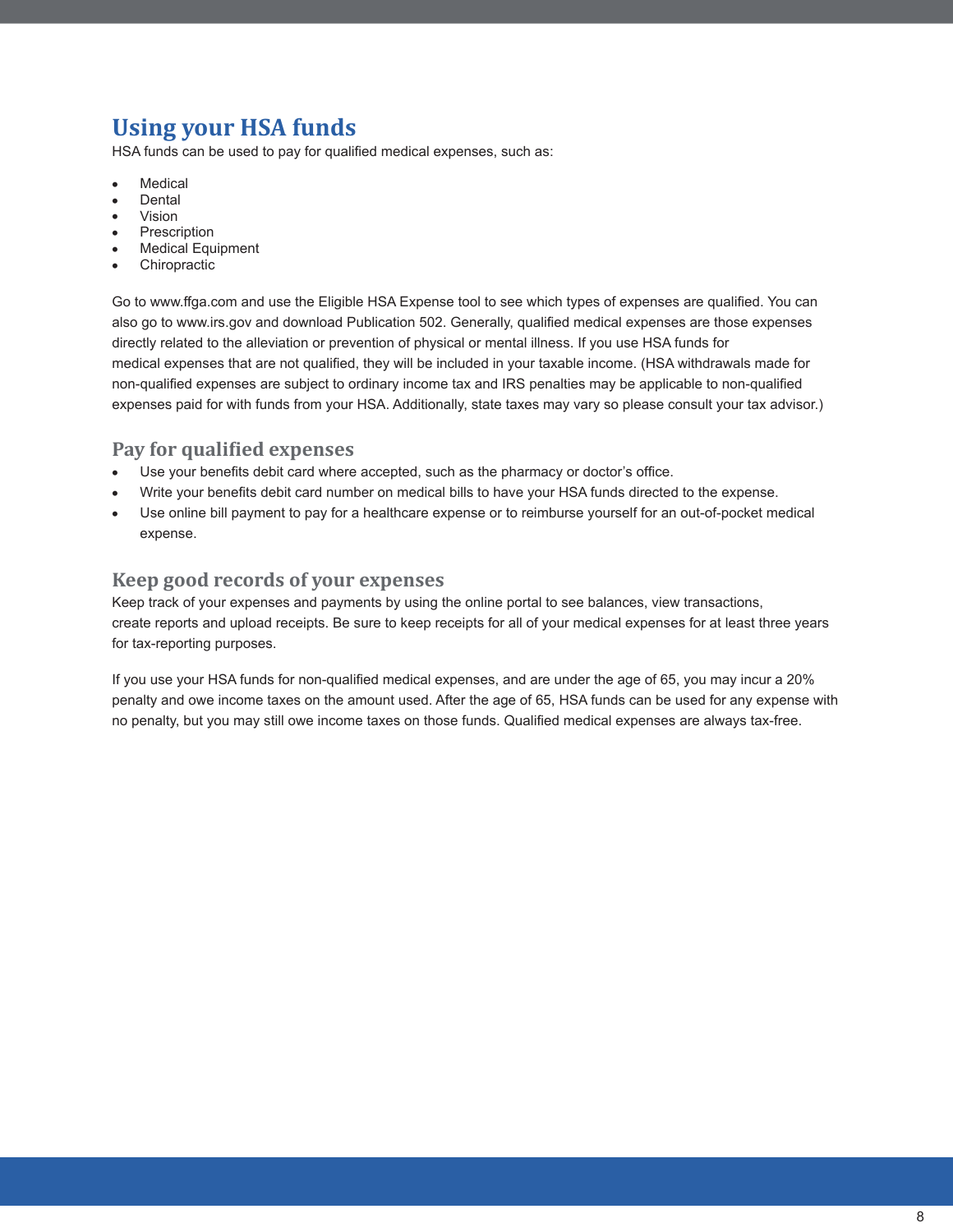# **HSA investment options**

#### **Are you a spender or saver?**

Unlike other healthcare accounts, funds in your HSA do not expire and are not contingent upon your employment. Not only does your balance accrue interest, you have a unique opportunity to grow your money even more by investing in a select list of mutual funds.

#### 'Spender' or short-term investor: Competitive interest rates

The basic UMB Healthcare Services HSA deposit account is similar to an interest-bearing checking or savings account. Savers will enjoy earning a competitive interest rate on all contributions, and the interest accumulates taxfree<sup>1</sup>.

#### 'Saver' or long-term investor: Powerful options

The UMB HSA investment<sup>2</sup> account was designed for account holders who are interested in using their HSA as a long-term savings vehicle. You must maintain a balance in your HSA of \$1,000 and anything in excess of that may be invested in increments of \$1.00. After you access your account online go to the Investment tab and Documents and Forms tab to find out more information about investing.

## **HSA investment account choices**

You can view transactions, holdings, and statements online, update your account information or place a trade all from within the online portal using your existing username and password. After establishing an investment account, you will have the ability to view your HSA balances and manage your portfolio holdings and transactions with ease.

This material is provided for informational purposes only and contains no investment advice or recommendations to buy or sell any specific securities.

Investors should carefully consider the fund's investment objectives, associated risks, charges and expenses before investing. To obtain a summary prospectus or prospectus obtaining this and other information, log into the website and go to the 'My HSA' tab, then select 'HSA Investments' and then 'View/Trade Investments'. This will lead you to the list of available funds and all their information. Please carefully read the summary prospectus or prospectus before investing.

> Investments in securities through HSA investment account are: **Not FDIC Insured • May Lose Value • No Bank Guarantee**

2 UMB Investment Management selects mutual funds in various asset classes for inclusion in the UMB Investment program. UMB Investment Management is a department of UMB Bank, n.a. UMB Bank, n.a. is a wholly owned subsidiary of UMB Financial Corporation

UMB Custody Services provides safekeeping and settlement of the mutual fund investments in the UMB investment program. UMB Custody Services is a division of UMB Bank, n.a.